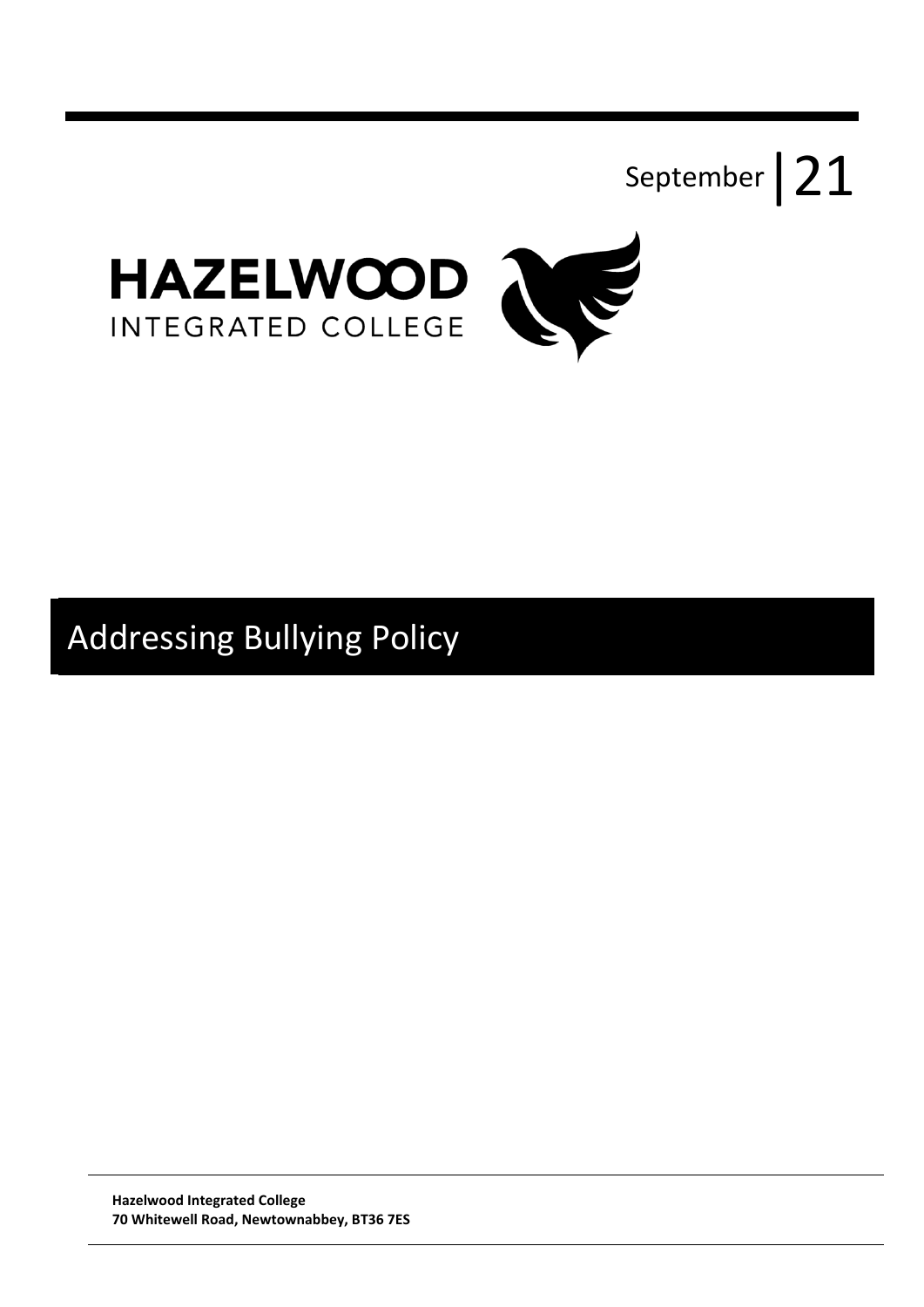# **POLICY STATEMENT**

# **MEMBERS OF STAFF RESPONSIBLE FOR DRAWING UP POLICY**

Designated Teacher for Child Protection

# **ADDITIONAL NOTES**

Policy Number: 2021/06/03 1st Draft: 10th August 2021 Mr Gavin McIlveen

*Reviewed:*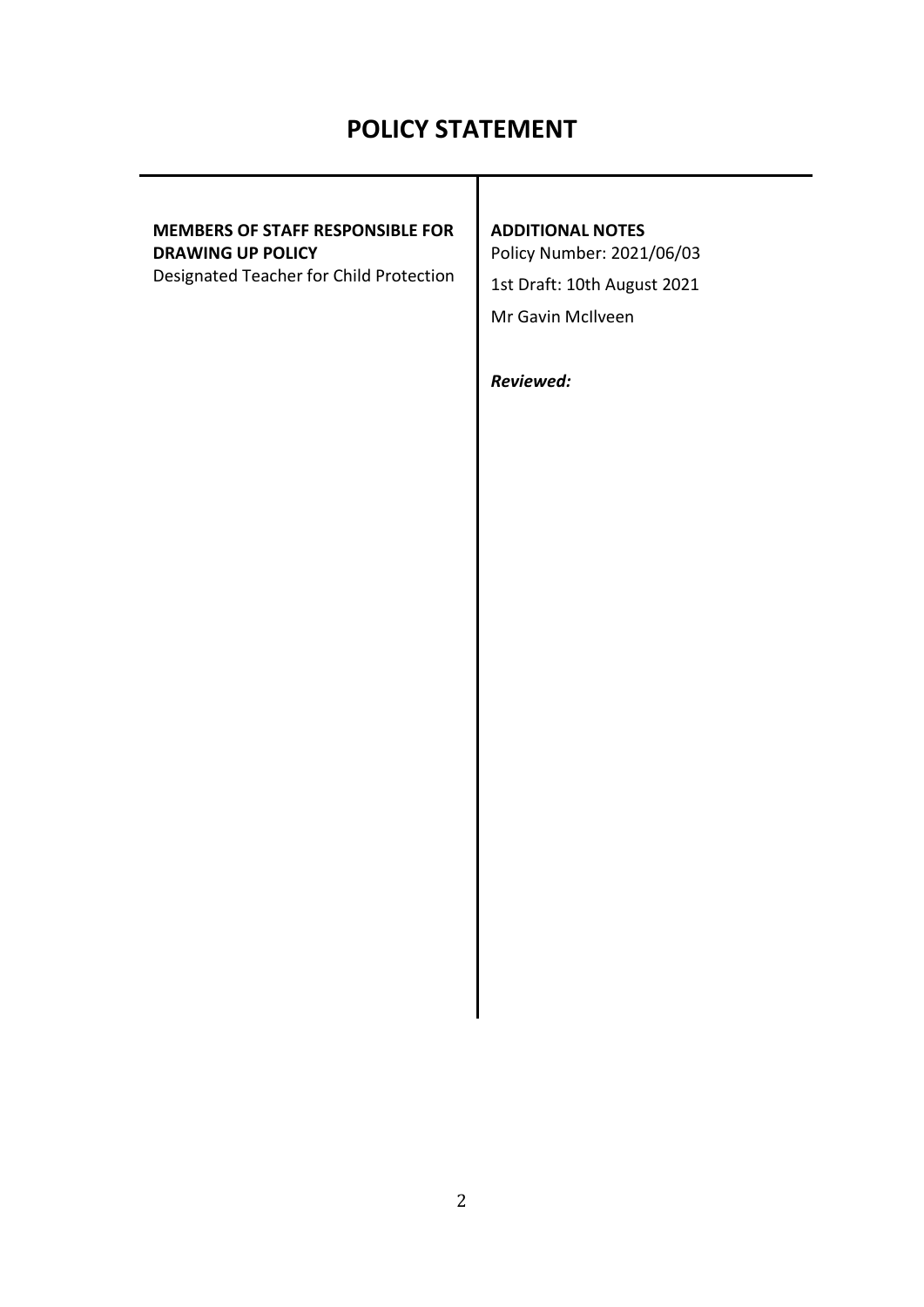#### **HAZELWOOD INTEGRATED COLLEGE VISION**

Hazelwood Integrated College aims to provide a welcoming, safe and caring environment where everyone is respected, valued and encouraged to achieve their full potential. This vision is realised through the 'Glengormley Way', where all pupils aim to Be Safe, Be Ready and Be Respectful, and where staff recognise the need for 'unconditional positive regard'. We set high standards of learning, celebrate success and strive to promote a partnership between school, parents and the community to prepare our young people for adult life.

At Hazelwood Integrated College we believe all forms of bullying behaviour are unacceptable. We believe that all pupils have the right to learn in a safe and supported environment.

#### **Introduction**

Our policy applies to all staff, governors, visitors and volunteers working in the school.

All staff, teaching and non-teaching, have responsibility for the care, welfare and safety of pupils. The school's vision statement and Pastoral Care Policy emphasise the caring aspects of the school's ethos, highlighting that children should be brought up in a safe environment that promotes their welfare and safeguards them.

This policy has been developed using the legislative and policy/guidance framework listed below.

#### **The Legislative Context:**

- [The Addressing Bullying in Schools Act \(Northern Ireland\) 2016](http://www.legislation.gov.uk/nia/2016/25/contents)
- [The Education and Libraries Order \(Northern Ireland\) 2003](http://www.legislation.gov.uk/nisi/2003/424/contents/made) (A17-19)
- [The Education \(School Development Plans\) Regulations \(Northern Ireland\) 2010](https://www.education-ni.gov.uk/sites/default/files/publications/de/annex-a-school-development-plans-regulations-2010.pdf)
- [The Children \(Northern Ireland\) Order 1995](http://www.legislation.gov.uk/nisi/1995/755/contents/made)
- [The Human Rights Act 1998](https://www.legislation.gov.uk/ukpga/1998/42/contents)
- [The Health and Safety at Work Order \(Northern Ireland\) 1978](https://www.legislation.gov.uk/nisi/1978/1039)

# **The Policy & Guidance Context:**

- The Addressing Bullying in Schools Act (Northern Ireland) 2016 Statutory Guidance for Schools and Boards of Governors (DE, 2019)
- [Pastoral Care in School: Promoting Positive Behaviour \(DE, 2001\)](https://www.education-ni.gov.uk/sites/default/files/publications/de/pastoral%20care%20in%20schools.pdf)
- [Safeguarding and Child Protection in Schools: A Guide for Schools \(DE, 2017\)](https://www.education-ni.gov.uk/sites/default/files/publications/education/Safeguarding-and-Child-Protection-in-Schools-A-Guide-for-Schools.pdf)
	- o Co-operating to [Safeguard Children and Young People in Northern Ireland \(Dept. of](https://www.health-ni.gov.uk/publications/co-operating-safeguard-children-and-young-people-northern-ireland)  [Health, Social Services and Public Safety, 2016\)](https://www.health-ni.gov.uk/publications/co-operating-safeguard-children-and-young-people-northern-ireland)
	- o [Safeguarding Board for Northern Ireland Policies and Procedures \(SBNI, 2017\)](https://www.proceduresonline.com/sbni/)

# **The International Context:**

[United Nations Convention on the Rights](https://downloads.unicef.org.uk/wp-content/uploads/2010/05/UNCRC_united_nations_convention_on_the_rights_of_the_child.pdf?_ga=2.109765637.1827233515.1552648186-274690600.1552648186) of the Child (UNCRC)

*The key points to note are:*

- The Addressing Bullying in Schools Act (Northern Ireland) 2016:
	- o Provides a legal definition of bullying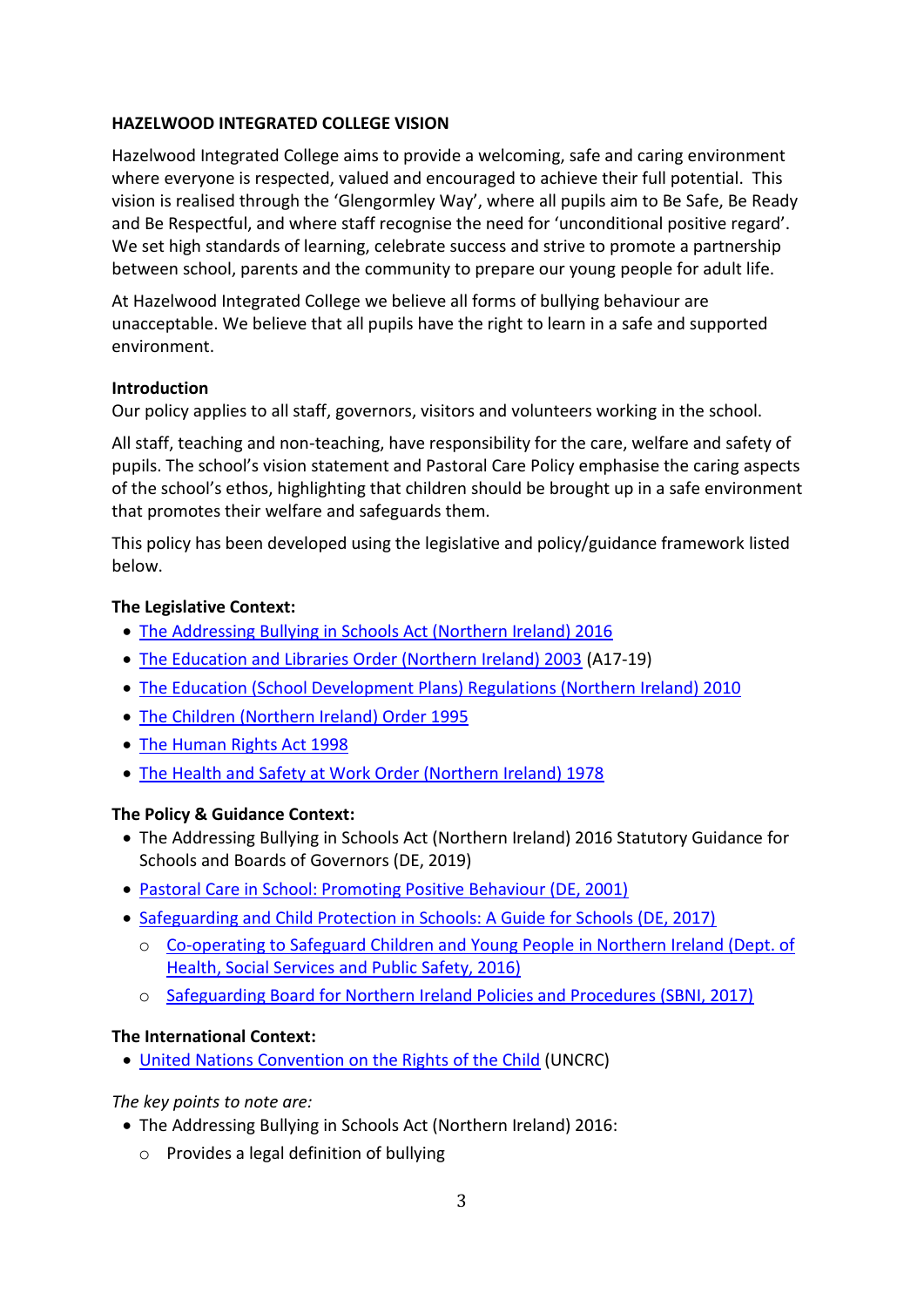- $\circ$  Places a duty on the Board of Governors to put in place measures to prevent bullying behaviour, in consultation with pupils and parents
- $\circ$  Requires schools to record all incidents of bullying behaviour and alleged bullying incidents
- $\circ$  Sets out under which circumstances this policy should be applied, namely:
	- In school, during the school day
	- While travelling to and from school
	- When under control of school staff, but away from school (e.g. school trip)
	- When receiving education organised by school but happening elsewhere (e.g. in another school in the Area Learning Community)
- Requires that the policy be updated at least every four years
	- o The Education and Libraries Order (NI) 2003, requires the Board of Governors to:
		- 'Safeguard and promote the welfare of registered pupils' (A.17)
- The United Nations Convention on the Rights of the Child (UNCRC) sets out every child's right to:
	- o Be protected from all forms of physical or mental violence, injury or abuse, maltreatment or exploitation (A.19)
	- o Be protected from discrimination (A.2)
	- $\circ$  Express their views, in a supported and accessible way, on issues that affect them, and to have their opinions taken seriously (A.12)
	- o Education (A.28)

#### **Principles**

The following principles underpin the anti-bullying work in Hazelwood Integrated College.

- We are committed to a society where children and young people can live free and safe from bullying.
- We believe in a society where bullying is unacceptable and where every child and young person is safe and feels safe from bullying.
- We believe that every child and young person should be celebrated in their diversity.
- We are committed to a preventative, responsive and restorative anti-bullying ethos across the whole school.
- We value the views and contributions of children and young people, we will actively seek these views and we will respect and take them into account.
- We understand that everyone in our school community has a role to play in taking a stand against bullying and creating a safe and welcoming environment for all.

#### **Consultation and Participation**

This policy has been developed in consultation with registered pupils and their parents/carers, in compliance with the Addressing Bullying in Schools Act (NI) 2016.

*Consultation with registered pupils.*

- Consultative workshops with pupils
- Class-based activities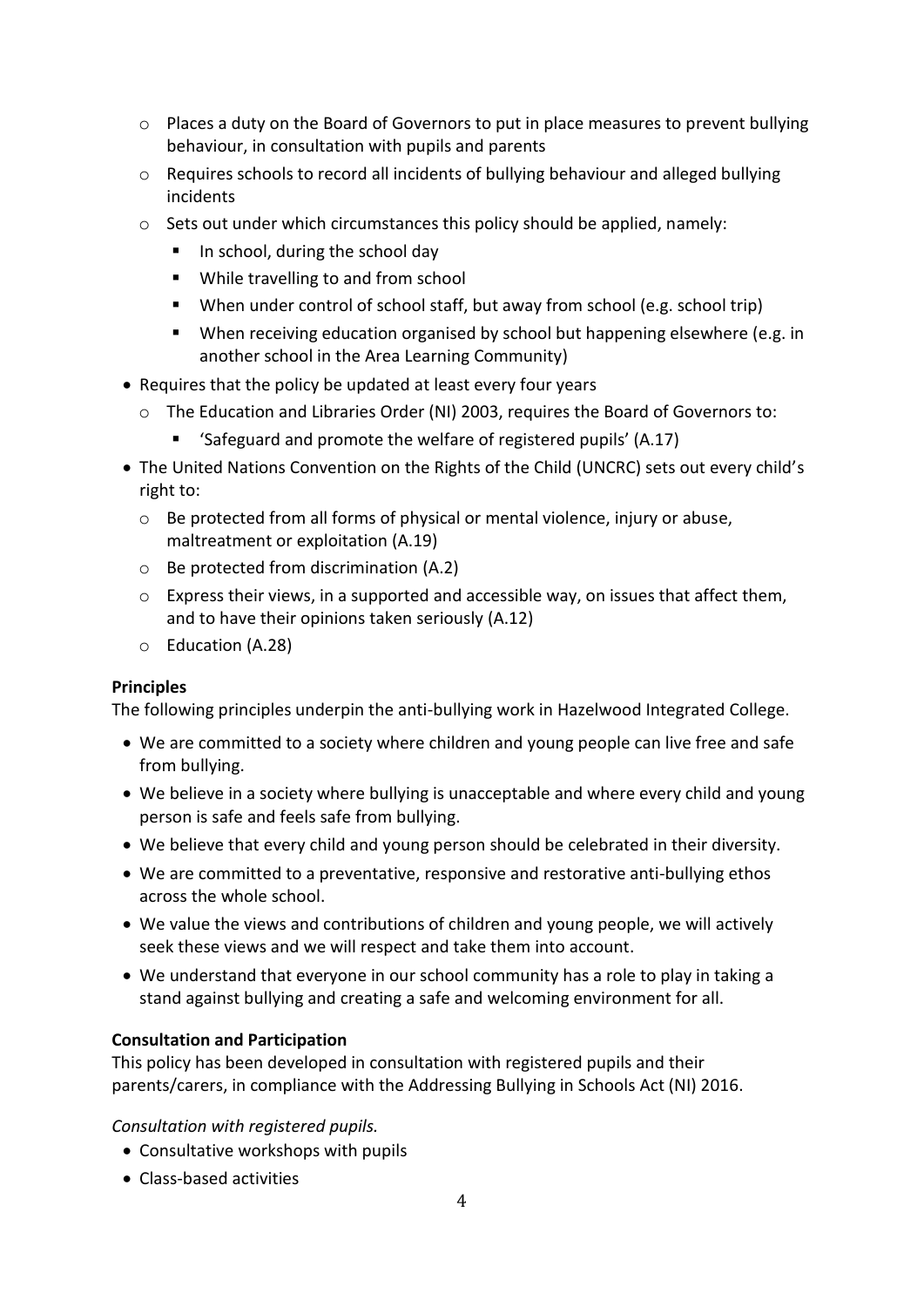- Whole school questionnaires distributed to all pupils
- Creation of a reference group of pupils, e.g. the School Council

# *Consultation with parents/carers.*

- Information events with parents/carers
- Consultative workshops with parents/carers
- Questionnaires distributed to all parents/carers
- Engagement with parent groups

#### *Consultation with school community.*

- Staff survey for all staff, teaching and non-teaching
- Engagement activity for all staff, teaching and non-teaching
- Representative members of staff involved in writing anti-bullying policy
- Engagement event, or questionnaires, for those connected to the school (e.g. local clergy, local supporters, external agencies that regularly provide input, etc.)

#### **What is Bullying?**

The Addressing Bullying in Schools Act (NI) 2016 defines bullying as:

#### *Addressing Bullying in Schools Definition of "bullying":*

- (1) In this Act "bullying" includes (but is not limited to) the repeated use of:
	- (a) any verbal, written or electronic communication
	- (b) any other act, or
	- (c) any combination of those, by a pupil or a group of pupils against another pupil or group of pupils, with the intention of causing physical or emotional harm to that pupil or group of pupils.
- (2) For the purposes of subsection (1), "act" includes omission.

Bullying is behaviour that is usually repeated, which is carried out intentionally to cause hurt, harm or to adversely affect the rights and needs of another or others.

When assessing a one-off incident, to make a decision on whether to classify it as bullying, the school shall consider the following criteria:

- severity and significance of the incident
- evidence of pre-meditation
- impact of the incident on individuals (physical/emotional)
- impact of the incidents on wider school community
- previous relationships between those involved
- any previous incidents involving the individuals

Any incidents which are not considered bullying behaviour will be addressed under the Positive Behaviour Policy.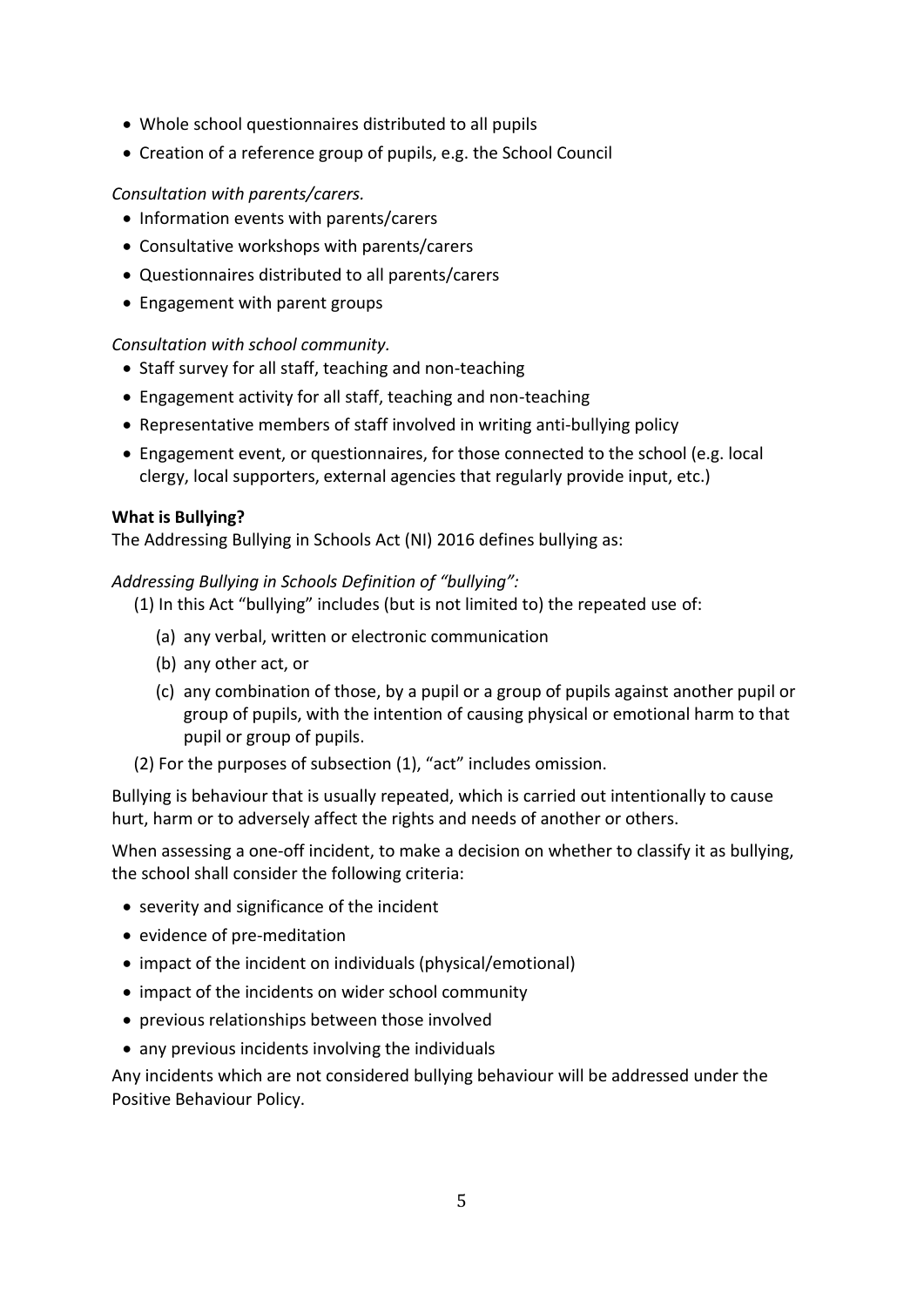The following unacceptable behaviours, when repeated, targeted and intentionally hurtful, may be considered a bullying behaviour:

- Verbal or written acts
	- o saying mean and hurtful things to, or about, others
	- o making fun of others
	- o calling another pupil mean and hurtful names
	- o telling lies or spread false rumours about others
	- o try to make other pupils dislike another pupil/s
- Physical acts
	- o hitting
	- o kicking
	- o pushing
	- o shoving
	- o material harm, such as taking/stealing money or possessions or causing damage to possessions
- Omission (Exclusion)
	- o Leaving someone out of a game
	- o Refusing to include someone in group work
- Electronic Acts
- Using online platforms or other electronic communication to carry out many of the written acts noted above
- Impersonating someone online to cause hurt
- Sharing images (e.g. photographs or videos) online to embarrass someone

This list is not exhaustive and other behaviours which fit with the definition may be considered bullying behaviour.

There are various motivations behind bullying, including those named in the Act. These include, but are not limited to:

- Age
- Appearance
- Breakdown in peer relationships
- Community background
- Political affiliation
- Gender identity
- Sexual orientation
- Pregnancy
- Race
- Religion
- Disability / SEN
- Ability
- Looked After Child status
- Young Carer status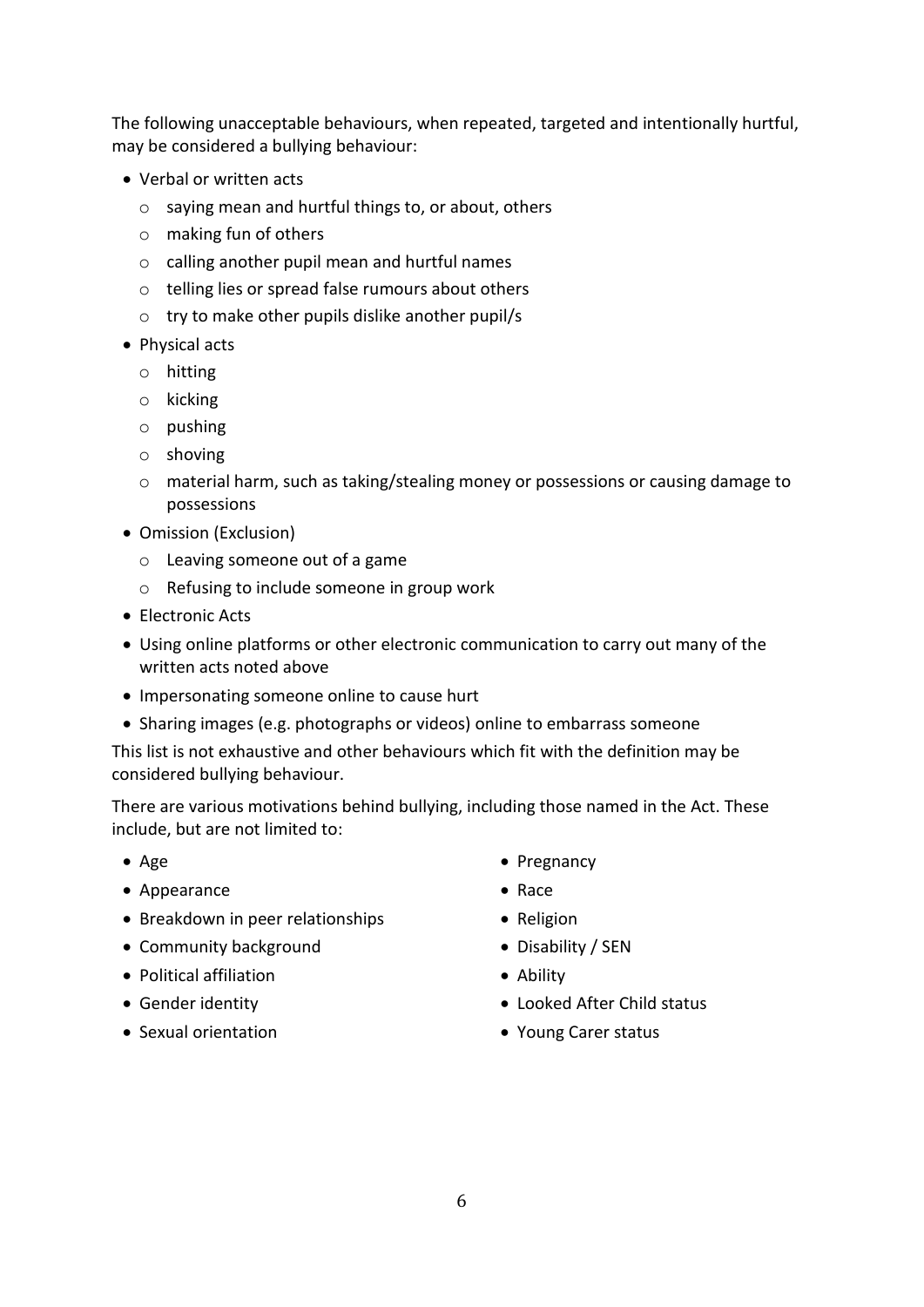Bullying is an emotive issue, therefore it is essential that we ensure we use supportive, understanding language when discussion these matters. For that reason, we will not refer to a child as 'a bully', nor will we refer to a child as 'a victim'. Instead, we will refer to the child describing the situation surrounding that child, for example:

- A child displaying bullying behaviours
- A child experiencing bullying behaviours

We encourage all members of the school community to use this language when discussion bullying incidents.

In determining 'harm' we define:

- Emotional or psychological harm as intentionally causing distress or anxiety by scaring, humiliating or affecting adversely a pupil's self-esteem.
- Physical harm as intentionally hurting a pupil by causing injuries such as bruises, broken bones, burns or cuts.

# **Preventative Measures**

At Hazelwood Integrated College these actions will be taken forward, with the aim of preventing bullying and creating a safe learning environment.

- Raising awareness and understanding of the positive behaviour expectations, as set out in the Positive Behaviour Policy
- Promotion of anti-bullying messages through the curriculum
- Addressing issues such as the various forms of bullying, including the how and why it can happen, through PD
- Involvement in meaningful and supportive shared education projects, supporting pupils to explore, understand and respond to difference and diversity.
- Through the preventative curriculum actively promote positive emotional health and wellbeing
- Participation in the Northern Ireland Anti Bullying Framework (NIABF) annual Anti-Bullying Week activities
- Engagement in key national and regional campaigns
- Development of peer-led systems to support the delivery and promotion of key anti-bullying messaging within the school
- Development of effective strategies for playground management
- Focused assemblies to raise awareness and promote understanding of key issues related to bullying
- Development of effective strategies for the management of unstructured times
- Provision and promotion of extra- and co-curricular activities, aimed at supporting the development of effective peer support relationships and networks

Hazelwood Integrated College will put in place the following preventative measures to prevent bullying behaviour on the way to and from school.

- Development of a culture where pupils take pride in their school and are viewed as ambassadors for their school within the community. This includes regular reminders of the positive behaviour expectations of pupils whilst travelling to and from school.
- Measures to empower pupils to challenge inappropriate and unacceptable behaviour of their peers during the journey to and from school. This may include the implementation of peer monitoring systems on buses, trains and for those walking.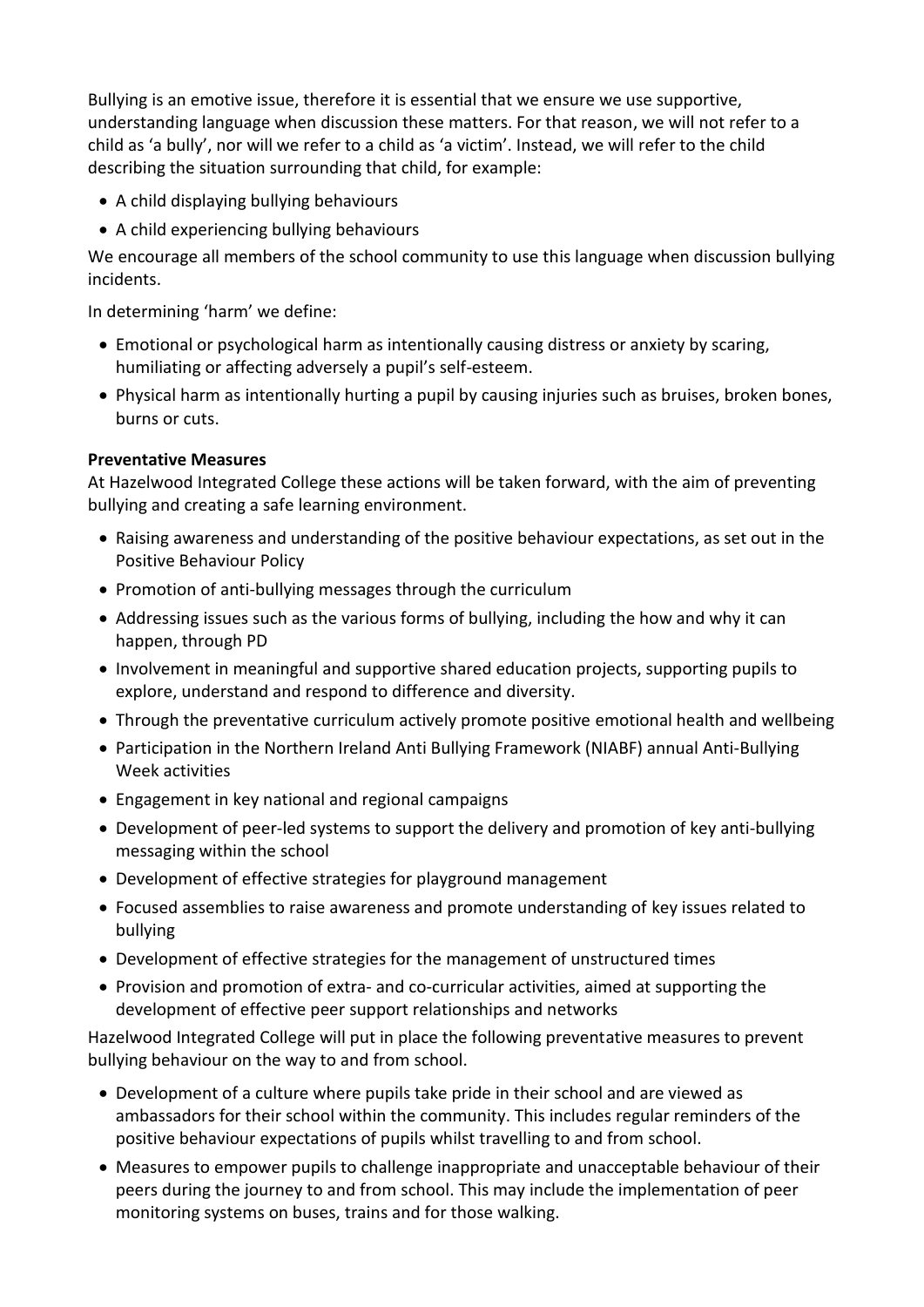- Regular engagement with transport providers to ensure effective communication and the early identification of any concerns.
- Promotion of key anti-bullying messages and awareness of behaviour expectations of pupils amongst the local community including information on how to raise any concerns with the school.
- Appropriate deployment of staff to support the transition from school day to journey home.

Hazelwood Integrated College will take steps to prevent bullying through the use of electronic communication amongst pupils at any time during term, where that behaviour is likely to have a detrimental effect on the pupil's education at school. School will raise awareness of the nature and impact of online bullying and support their pupils to make use of the internet in a safe, responsible and respectful way.

- Addressing key themes of online behaviour and risk through PD, including understanding how to respond to harm and the consequences of inappropriate use.
- Participation in Anti-Bullying Week activities.
- Engagement with key statutory and voluntary sector agencies (C2k, PSNI, Public Health Agency, Safeguarding Board for NI e-Safety Forum) to support the promotion of key messages.
- Participation in annual Safer Internet Day and promotion of key messages throughout the year.

#### **Responsibility**

Everyone in the school community, including pupils, their parents/carers and the staff of the school are expected to respect the rights of others to be safe.

Everyone has the responsibility to work together to:

- foster positive self-esteem
- behave towards others in a mutually respectful way
- model high standards of personal pro-social behaviour
- be alert to signs of distress and other possible indications of bullying behaviour
- inform the school of any concerns relating to bullying behaviour
- refrain from becoming involved in any kind of bullying behaviour, even at the risk of incurring temporary unpopularity
- refrain from retaliating to any form of bullying behaviour
- intervene to support any person who is being bullied, unless it is unsafe to do so
- report any concerns or instances of bullying behaviour witnessed or suspected, to a member of staff
- emphasise the importance of seeking help from a trusted adult about bullying behaviour when it happens or is observed
- explain the implications of allowing the bullying behaviour to continue unchecked, for themselves and/or others
- listen sensitively to anyone who has been bullied, take what is said seriously, and provide reassurance that appropriate action will be taken
- $\bullet$  know how to seek support internal and external
- resolve difficulties in restorative ways to prevent recurring bullying behaviour and meet the needs of all parties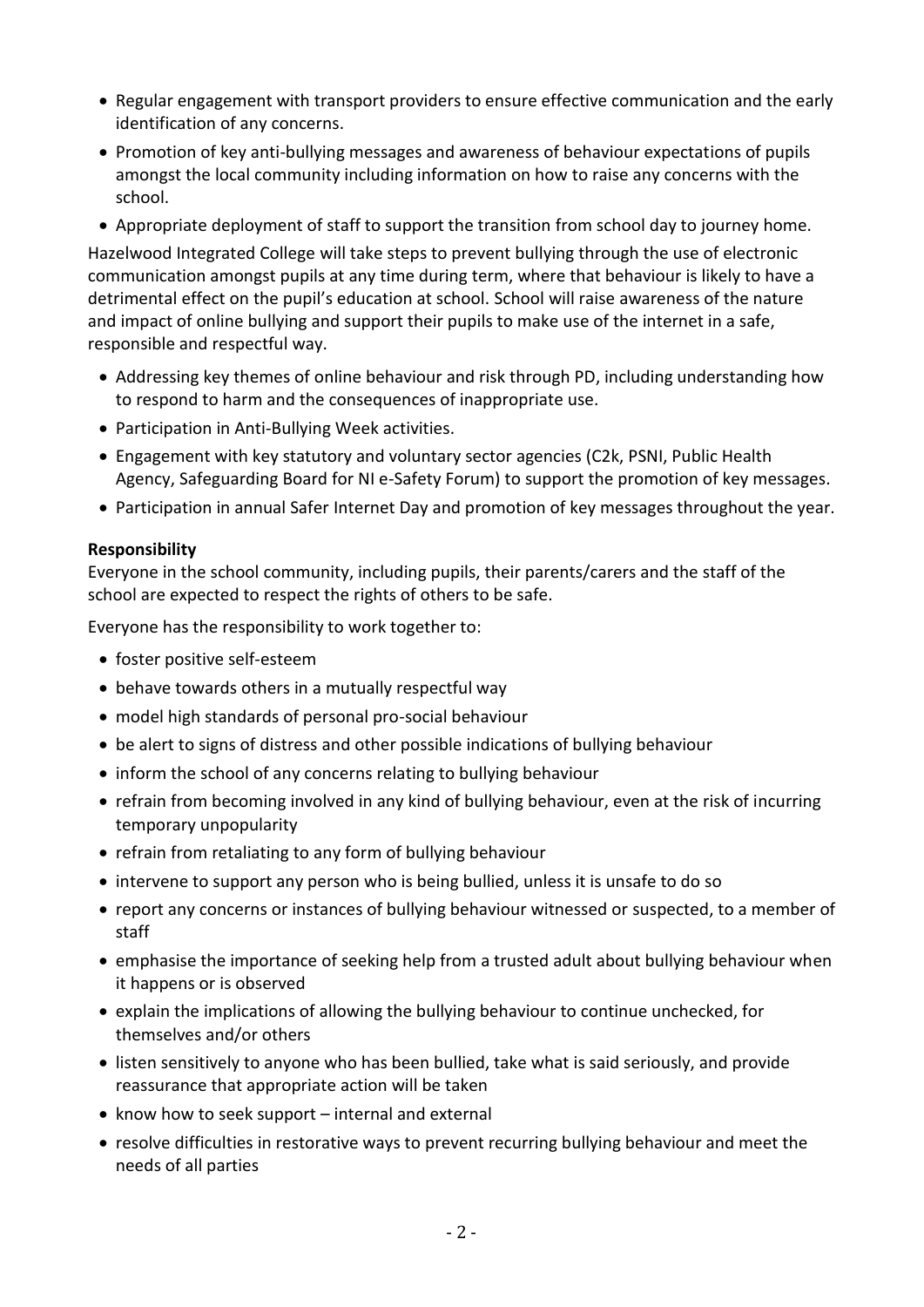# **REPORTING A BULLYING CONCERN**

# **Pupils Reporting a Concern**

If a pupil has a bully concern they can:

- Verbally- talk to Head of Year or form tutor
- By writing a note to a member of staff (e.g. in a homework diary)

ANY pupil can raise a concern about bullying behaviour, not just the pupil who is experiencing this behaviour.

#### **Parents/Carers Reporting a Concern**

- In the first instance, all bullying concerns should be reported to the Form Tutor
- Where the parent is not satisfied that appropriate action has been taken to prevent further incidents, or where further incidents have taken place, the concern should be reported to Head of Year or Vice-Principal.
- Where the parent is not satisfied that appropriate action has been taken by the Head of Year/Vice-Principal to prevent further incidents, or where further incidents have taken place, the concern should be reported to Principal.
- Where the parent/carer remains unsatisfied that the concern has not been appropriately responded to, the school's complaints procedure should be followed.

#### **Responding to a Bullying Concern**

The processes outlined below provide a framework for how the school will respond to any bullying concerns identified.

Using the NIABF Effective Responses to Bullying Behaviour resource, the member of staff responsible shall…

- Clarify facts and perceptions
- Check records (SIMS/BMM)
- Assess the incident against the criteria for bullying behaviour
- Identify any themes or motivating factors
- Identify the type of bullying behaviour being displayed
- Identify intervention level
- Select and implement appropriate interventions for all pupils involved, including appropriate interventions, consequences and sanctions not listed in the Effective Responses to Bullying Behaviour resource
- Track, monitor and record effectiveness of interventions
- Review outcome of interventions
- Select and implement further intentions as necessary

When responding to a bullying concern, school staff shall implement interventions aimed at responding to the behaviour, resolving the concern and restoring the wellbeing of those involved. Where appropriate, school staff may implement sanctions for those displaying bullying behaviour.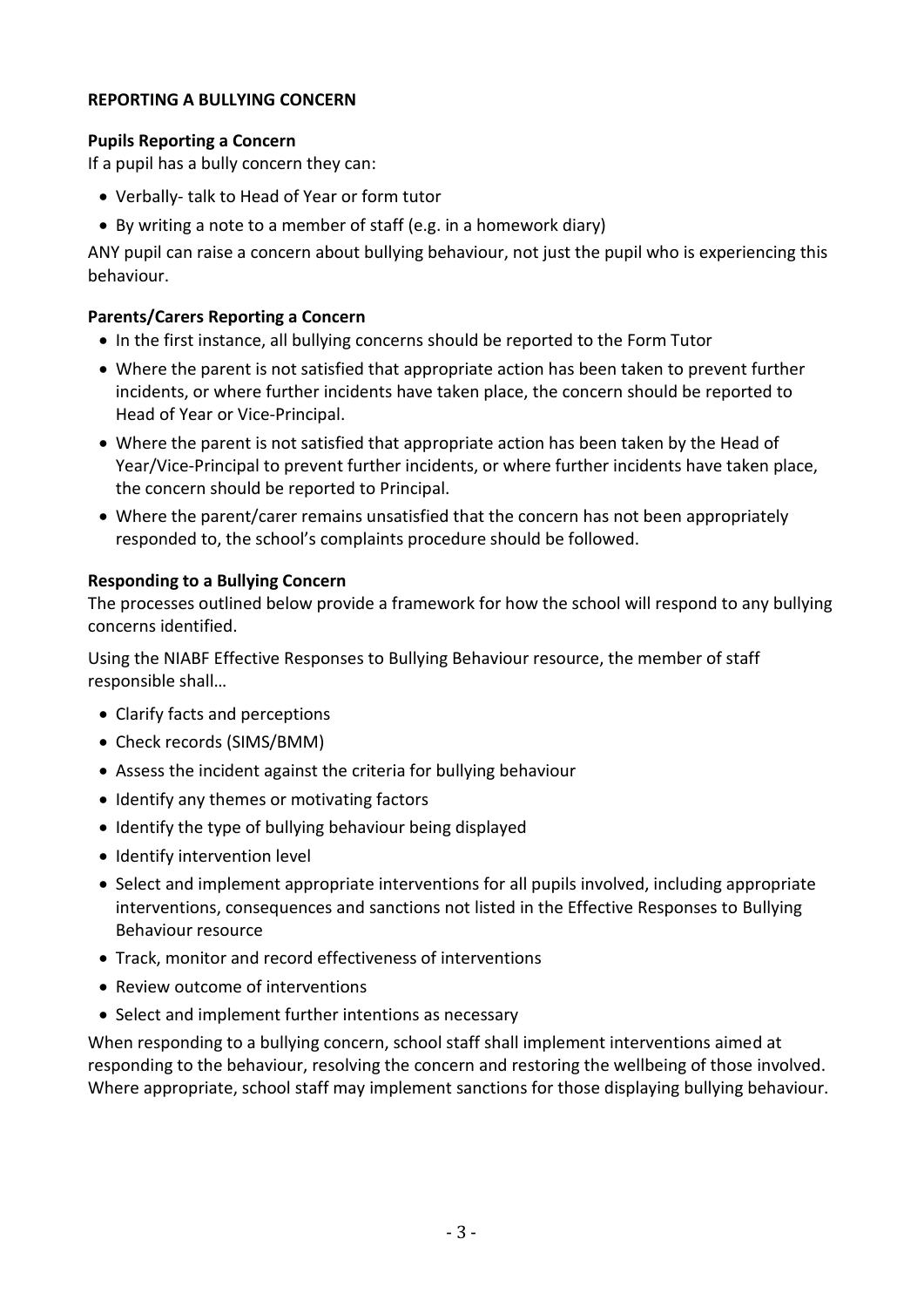# **Recording**

The school will centrally record all relevant information related to reports of bullying concerns, including:

- how the bullying behaviour was displayed (the method)
- the motivation for the behaviour
- how each incident was addressed
- the outcome of the interventions employed.

Records will be kept on the online SIMS Behaviour Management Module, which is part of the C2k system in schools. Access to these records will be restricted and only provided to those members of school staff with a legitimate need to have access.

All records will be maintained in line with relevant data protection legislation and guidance and will be disposed of in line with the school's Disposal of Documents Policy. Collated information regarding incidents of bullying and alleged bullying behaviour will be used to inform the future development of anti-bullying policy and practice within the school.

# **Professional Development of Staff**

Appropriate and adequate training will take place for staff, including teaching and non-teaching school staff.

- all staff are provided with appropriate opportunities for professional development as part of the school's ongoing CPD/PRSD provisions
- safeguarding training is afforded to Governors and all staff teaching and non-teaching
- CPD records will be kept and updated regularly

# **Monitoring and Review of Policy**

To appropriately monitor the effectiveness of the Anti-Bullying Policy, the Board of Governors shall:

- maintain a standing item on the agenda of each meeting of the Board where a report on recorded incidents of bullying will be noted
- identify trends and priorities for action
- assess the effectiveness of strategies aimed at preventing bullying behaviour
- assess the effectiveness of strategies aimed at responding to bullying behaviour

It is a legal requirement that the Anti-Bullying Policy be reviewed at intervals of no more than four years. However, the policy should be reviewed following any incident which highlight the need for such a review. It must also be reviewed when directed to by the Department of Education and in light of new guidance.

This Anti-Bullying Policy shall be reviewed annually or as required, in consultation with pupils and their parents/carers.

# **Links to Other Policies**

In the development and implementation of this Anti-Bullying Policy, the Board of Governors has been mindful of related policies, including:

- Positive Behaviour Policy
- Safeguarding and Child Protection Policy
- Special Educational Needs Policy